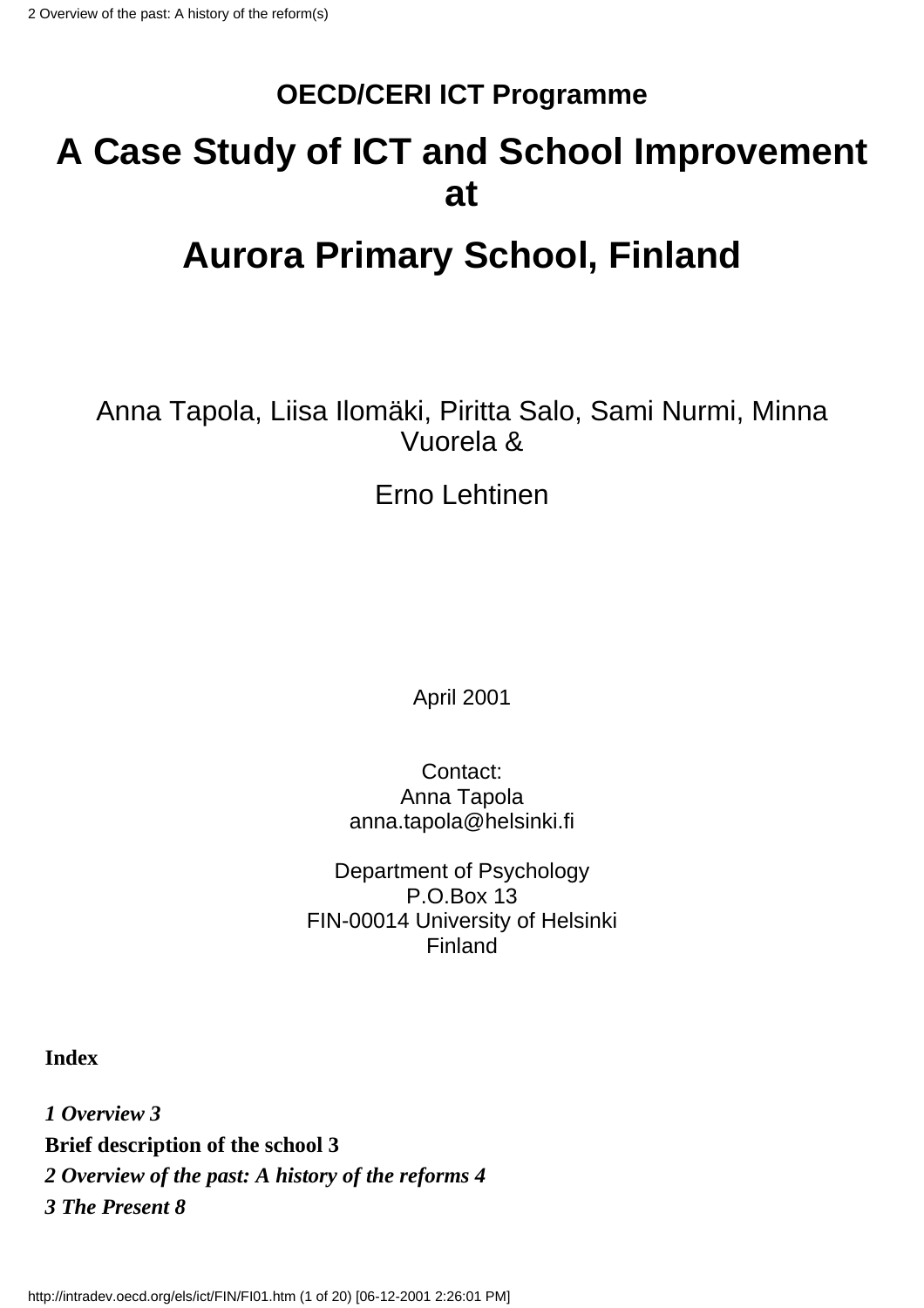**The use of technology in Aurora School 8** Technology Infrastructure 8 ICT in teachers' work 10 ICT in education 10 Different student groups as users of ICT 12 **The primary reforms 14** *4 Main hypotheses 17 5 Projection to the future: will the reforms remain? 21* **Extensions to other schools 23**

*Appendixes 25*

# **1 Overview**

## **Brief description of the school**

Aurora school is a primary school (ages from 7 to 13) located in Lippajärvi, a northern suburb of the city of Espoo in the capital area of Finland. The socio-economic status of the district is slightly above the average compared to the whole city of Espoo. However, there are some rental apartments of the city of Espoo located nearby the Aurora school and it is possible that some families living in these apartments are below average in their financial resources.

Aurora school has 332 students; 149 (45%) of them are girls and 183 (55%) are boys. There is one immigrant-student in the school. Most of the students come from the official district of the school, and 29% of the students come from other school districts. There is a special preparatory class for those students who have problems to begin the school at the age of seven. At the moment there are 6 students in this class.

There are altogether 19 teachers in Aurora school, 5 of which are men. Most of the teachers are class-teachers but foreign languages and textile handicrafts are t mainly taught by two subject teachers. Other staff includes school secretary who works part-time; one teacher for special education, 2 school assistants, one caretaker, a psychologist (one day a week), a nurse (two days a week) and kitchen and cleaning personnel. These all are paid by Espoo School Administration, except the nurse, whose salary is paid by Social and Healthcare System.

The turnover of the teachers has been very low in Aurora school. According to the principal it has been approximately 3 teachers in 4 years. The number of teaching hours per week per teacher is about 25. At the moment (2000-2001) there are 14 class in the school (and the small preparatory class). The average class size is 23,5 students/ class. In the largest class there are 30 and in the smallest class 20 students. The daily timetable of Aurora school is divided into the 'morning'  $(8-11$  a.m.) and the 'afternoon'  $(12.15-14.30/15.15$  p.m.). In the middle, there is a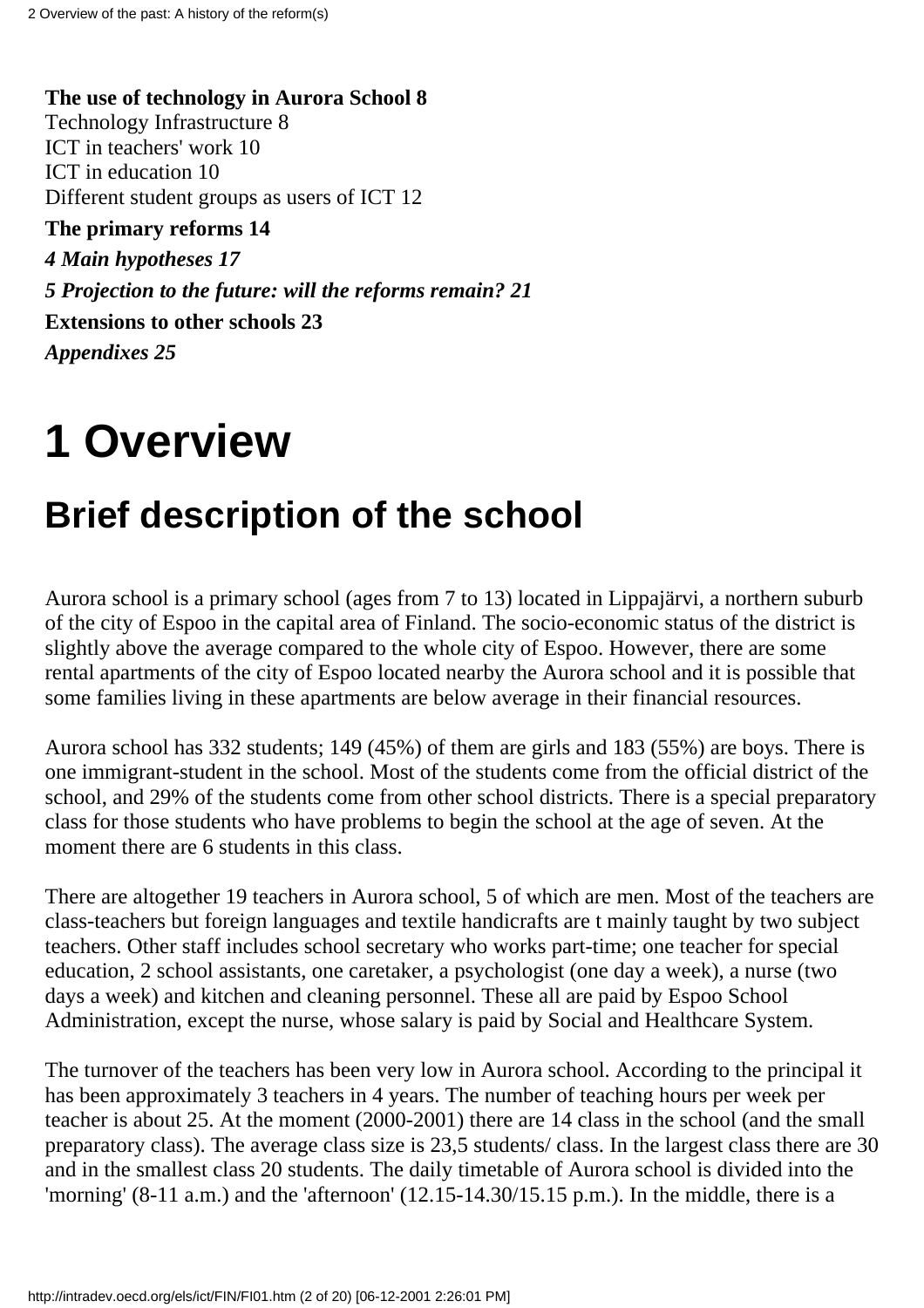75-minute break (11-12.15) during which students have their free lunch, participate in different clubs or play and relax with their friends. Usually the teachers also have some kind of meeting during this break where they discuss urgent issues and news.

The 'main building' of Aurora school was built in 1957. Due to lack of space, some temporary rooms were constructed in the 1980s. However, these temporary buildings are still in use and the school is waiting for its renovation.. Lack of space is one of the current problems of Aurora and it has also restricted the decisions concerning the placement of computers in the school. According to the teacher and parent interviews as well as additional written material of the school, the characteristics and aims of Aurora school are:

- be considered as a safe and an active 'school of the village'
- support the personality of the child; both diversity and equality are respected
- pay special attention to children with socioemotional or academic problems
- be a school with modern and advanced curriculum
- be considered as a school which use drama, theatre, visual arts, and ICT in teaching

The use of ICT in Aurora school will be described in detail in the following sections starting from the past events and projects. Although it is obvious that in Aurora school there has been problems with both the technical equipment and funding the ICT projects, also some evident advantages have been achieved:

- active use of ICT has been established as one of the characteristics of Aurora school
- is considered and accepted as one of the means to develop the school pedagogically
- is a culture for using the ICT in the communication between the school and home
- teachers have become familiar with ICT although some still use it more actively than others
- teachers and students have positive attitudes towards ICT although ICT- skills vary

# **2 Overview of the past: A history of the reforms**

In Aurora school the use of ICT as a tool for learning begun as early as in the late 1980's. At that time, the use of computers was still quite haphazard or rare in most primary schools in Finland. However, in Aurora the ICT was from the very beginning used actively in rather ambitious projects, considering the technical resources available. In short, the history of ICT utilization in Aurora school consists of several small-scale and a few larger-scale projects, which have been considered as an important part of the pedagogical development of the school.

It must be noted that especially in the beginning, ICT was actively used only by a few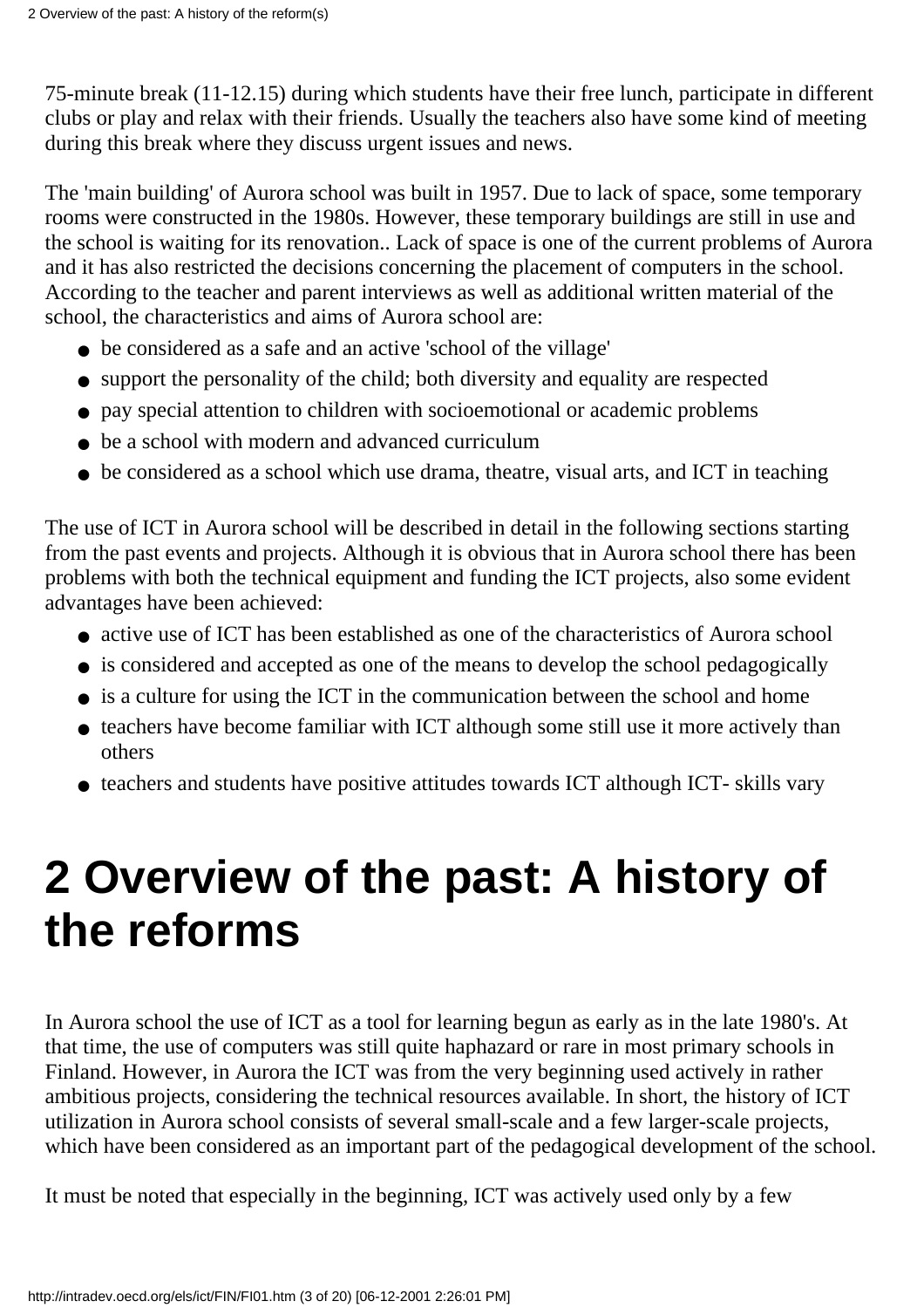enthusiastic teachers skillful in the use ofICT (including the principal), although also other teachers were interested in increasing their ICT skills and to use it in ordinary school tasks (e.g. in writing). This can be considered as a common trend in most schools in Finland. In order to facilitate the introduction of ICT to Aurora, the class teacher who was responsible for the ICT had made a suggestion that the school should invest in Macintosh computers, which were easier to handle than the PCs at that time.

The introduction of ICT at the school level was carried out with moderate changes, one example being the decision to locate a computer in every classroom with the help of class committees' money. The aim was to avoid the piling up of the ICT-lab and to ease the everyday-use of computers in each class level. In the beginning of 1990s, there were only 3 computers (MacPlus) in the ICT-lab, one of which had a modem connection. Later on, the school decided to carry on as a 'Mac-school', although the city of Espoo had made a decision to invest in IBM PC compatibles. Aurora school was well satisfied with the Macs, but some maintenance and funding problems occurred due to the preference of PCs at the Espoo school administration.

Consequently, the early use of ICT at the school level can be described as emphasizing ICT as a tool for the normal learning practices but also as a source of information and a tool for communication via Internet and e-mail. In 1988 an ICT-club was founded that was open to all students interested in the subject. In classrooms the computers were mainly used in word processing and to draw pictures with drawing applications. However, during the 1990's some classes and a couple of teachers attended several ICT-projects, which varied in scope and in content. In many projects Internet-connections (via modem) were used to communicate with other students in homeland and abroad. Communication involved for example the writing of serial stories, 'Teleolymphics' and exchanging of information and experience with other students in different environments. Some students of Aurora school also participated in the publication of an 'electronical journal' that could be read through e-mail. This journal was done in cooperation with other schools, students and parents around Finland in 1991. Before the WWW was in use, other networks (e.g. TeleSampo, Infotel) were utilized. In 1997 Aurora was connected to the local area network and the number of computers was increased with 3 PCs.

It is also noticeable, that in Aurora school there was a project for instructing parents to use e-mail as early as in 1994. The goal was to experiment the use of e-mail in the communication between teachers and parents. Internet was also used in another way for this purpose: the school started to publish it's own electronic notice board in 1991. There was a possibility for anyone to participate in the discussion concerning school-life in general and the neighborhood of the Aurora school in particular. According to Aurora school's staff, there were lively discussions in which also 'outsiders' - e.g. employees of some local firms - took part. However, this electronic notice board is no longer in active use because of the problems in Internet connections.

With these projects carried out, Aurora school became known of its versatile and active use of ICT. In 1994 Aurora school was involved in a project of Espoo City School administration where the more advanced schools guided and instructed the other local schools in ICT use. At the same time, the development of these advanced schools was further supported by the city of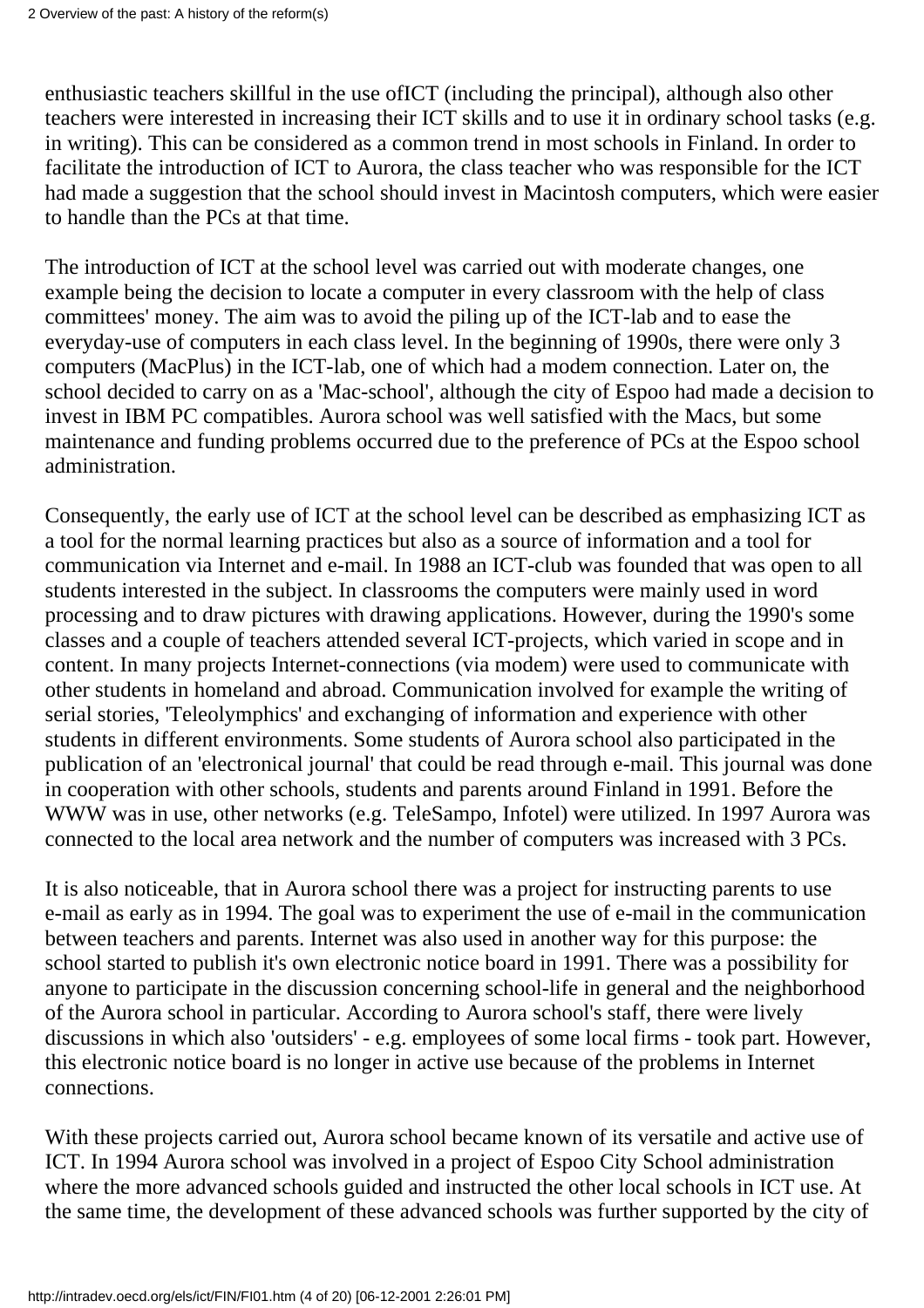Espoo. Related to this event, the school started to create its own Web pages.

During the years 1996-1999 Aurora school participated in two larger-scale ICT- projects, which were also paid attention to in the media. In 1996 the principal attended a developing project of a nationwide Virtual School, a distance learning environment in the Finnish Freenet. The principal of Aurora school acted also as the principal of the Virtual School. In Virtual School students could perform courses independently and at their own pace regardless of their actual location. This kind of distance learning possibility was seen to be useful for example for the gifted and chronically ill students or for those living abroad. The older students in Aurora School could attend an extra course organized via Virtual School. The Virtual School -project was suppressed few years later because of insufficient funding resources and problems in the technical infrastructure.

Another larger-scale project initiated in 1996 was the so-called Comenius-project: "history through the eyes of children". In this project ICT was used as a communication tool between schools in different countries. The main pedagogical focus was in the historical phenomena investigated by students themselves and the different perspectives on these phenomena in different cultures. However, in this project communication via Internet did not work as it was intended to because of inadequate technical equipment and Internet access in some of the partner-schools.

Since 1998 Aurora school has also participated in Matilda-project, a telematic book club for primary school children. In this project a selected group of students study literature in virtual study groups. Students are required to read two books a month and engage in conversation by using Matilda web-site and discussion tool in the web. Every school, which takes part in Matilda-project, has a teacher who works as a tutor. Teachers tutor their own home group with about 8 students from 3-4 different schools. The program started in Espoo in 1997-1998. In Aurora school the participation has been voluntary for the teachers. To date, two teachers interested in literature have acted as tutors and some 5-8 students (per semester) have participated in the project. The first teacher who participated in Matilda considered the project as very meaningful and interesting one both for the teacher and for the students. However, she also commented that the time, benefit and effort were not in balance and there were also many technical problems during the two years that she attended the project.

# **3 The Present**

## **The use of technology in Aurora School**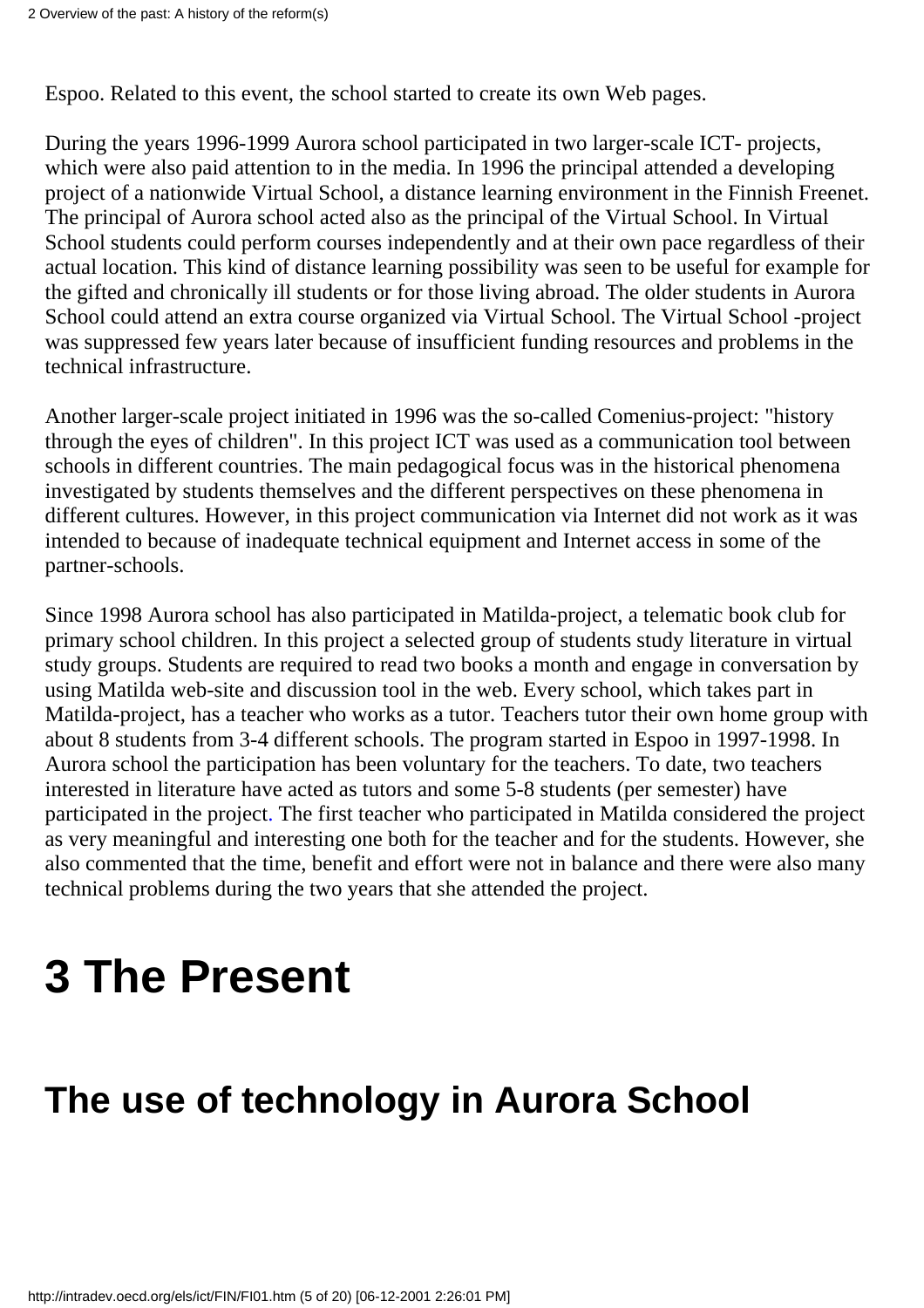### **Technology Infrastructure**

Aurora school has a small and close computer lab equipped with 8 Apple PowerPC Macs, which have Internet access through the local network. However, at the time of the research, 3 of them were out of use. In the library there are two small rooms with 6 computers, which have Internet access. The school has mainly invested in Macs, but due to the maintenance and compatibility problems the personnel have made a decision to gradually switch over to PCs. In the library one of the computers is a new iMac with video-editing possibility. Four of the library's computers are Pentiums, which were admitted by the city of Espoo for a special ICT-project. In almost every classroom there is one older Mac to be used in word processing and drawing. At the time of the research, the school had on average about 20 students per computer, which is below the recommendation that the National Board of Education has set for the primary schools in Finland (10). However, according to national surveys, the ratio usually tends to be about 1 computer per 10-13 students.

The students can have access to the computer lab during the daily break, when it is reserved for the ICT club. However, students must make a reservation for a computer beforehand (there is a list outside the lab). During the daily break the ICT use is not very intensively watched over and some misuse has occurred. During the research there was lively discussion about the problem and the access to the lab was - at least temporarily- restricted so that only students of the same class level could use it at the same time. Students do not have or need usernames to establish Internet connection, so the misuse is difficult to identify afterwards. In the library the computers are used mainly for study-purposes and students must have a teacher's permission to enter. Students are not allowed to play computer games with the PCs, but in the computer lab during the daily break it is permitted.

The school has 9 printers, 6 for teachers and 3 in students' use. There is also one videocamera, 2 cameras and 2 scanners available. The teachers have 4 computers with Internet access in their use. Two of the teachers have also laptops with Internet connections in their use because they are involved in a training program related to the Espoo-city ICT-reform (see below).

The maintenance of the ICT equipment in the school is taken care of by both the city of Espoo and Aurora school itself. In primary schools it is usual that one class teacher takes the responsibility of the ICT equipment and the 'acute' technical problems teachers or students face in the school. This teacher gets compensation of one hour per week, which is insufficient with regard to the workload. Besides this, there is a possibility to call in an ICT specialist of the city of Espoo who will handle all the larger technical repairs or adjustments. According to the teachers of Aurora school, this support is not sufficient and it may take too long to get the help needed. In principle, if a computer breaks down, the city of Espoo will cover the costs. However, this applies mainly to the PCs, and because Aurora school has a lot of Macs in use, the school has to pay the repairing of this equipment itself.

Part of the ICT support system is related to the ongoing ICT-reform of Espoo school administration, which goal is to develop especially the pedagogical use of ICT in schools.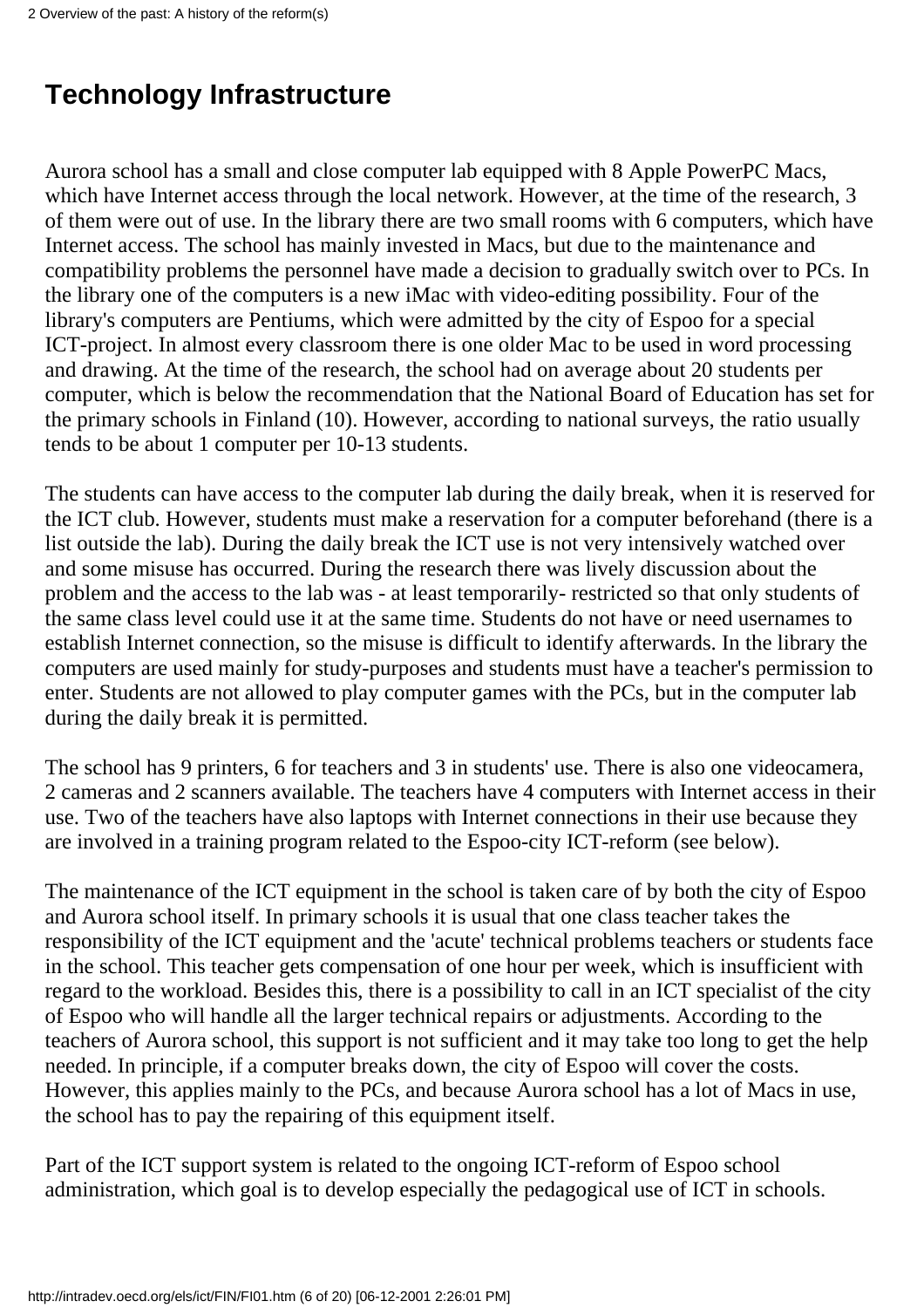Therefore, in every school there are one or two voluntary teachers who are being trained to act as 'pedagogical ICT guides' for other teachers. It must be noted that this is a special arrangement, and concerns only the schools in the Espoo City area. In Aurora school there are two such teachers, the other is the former ICT-responsible teacher who held this status for 20 years, and the other is an ICT skilled class teacher interested in the subject. These teachers get compensation of 6 hours per week for the extra work. In Aurora, these two teachers have trained the other teachers in ICT skills and they support them in everyday ICT use. Some teachers think still, that they would need more concrete, regular and intensive guidance to use ICT more effectively in teaching. As far as the teachers are concerned, they claim that it is not the pedagogical but the technical skills they are lacking.

### **ICT in teachers' work**

ICT is a common tool in many daily activities for teachers. Most of them need word processing in their work (tests, notices, messages etc.), use e-mail in communication and Internet to search for information. Approximately half of the teachers consider their ICT skills as moderate, but it is evident that the competencies are varying. Five teachers estimated their skills as rather poor and one or two hardly ever use ICT in their work. The most skilled and active users of ICT are all men (including the ICT responsible teachers and the principal) who are - among other things - used to take responsibility for the basic ICT equipment maintenance in the school.

Related to the Espoo School Administration's ICT-reform, in each school there has been formed an ICT-group, which is responsible for elaborating and creating an ICT-strategy for the school. Based on the quality of the school's ICT strategy, the city of Espoo admits resources for the ICT equipment and projects in different schools. In Aurora school this group consists of 4 class teachers who are familiar with or interested in the development of school with ICT. Three of the teachers are men and one is a woman (the former and present ICT responsible teachers, one ICT skilled male teacher, and one female teacher interested in the pedagogical use of ICT). This group has had training how to create the ICT-strategy for the school and it also acts as a mediator between the City School Administration and the school itself. In Auora school the group actively negotiates how to proceed in the strategy planning and it also informs the other teachers of the progress and city policies.

### **ICT in education**

Almost all teachers have had some informal or formal training in ICT skills. Still, the usage of ICT in the classroom varies depending on the teacher but also on the class level and age of the students. It can be estimated, that in grades 3-6, the students get to use ICT about 1 to 2 hours per week. However, depending on the teacher, the amount varies from very occasional to quite regular usage. Teachers agree that it is essential to guarantee the basic ICT skills for all students but there is a tendency to rely on some teachers activity in more demanding ICT use, and to think that it is more suited for the students in the higher grades (i.e., fifth and sixth graders).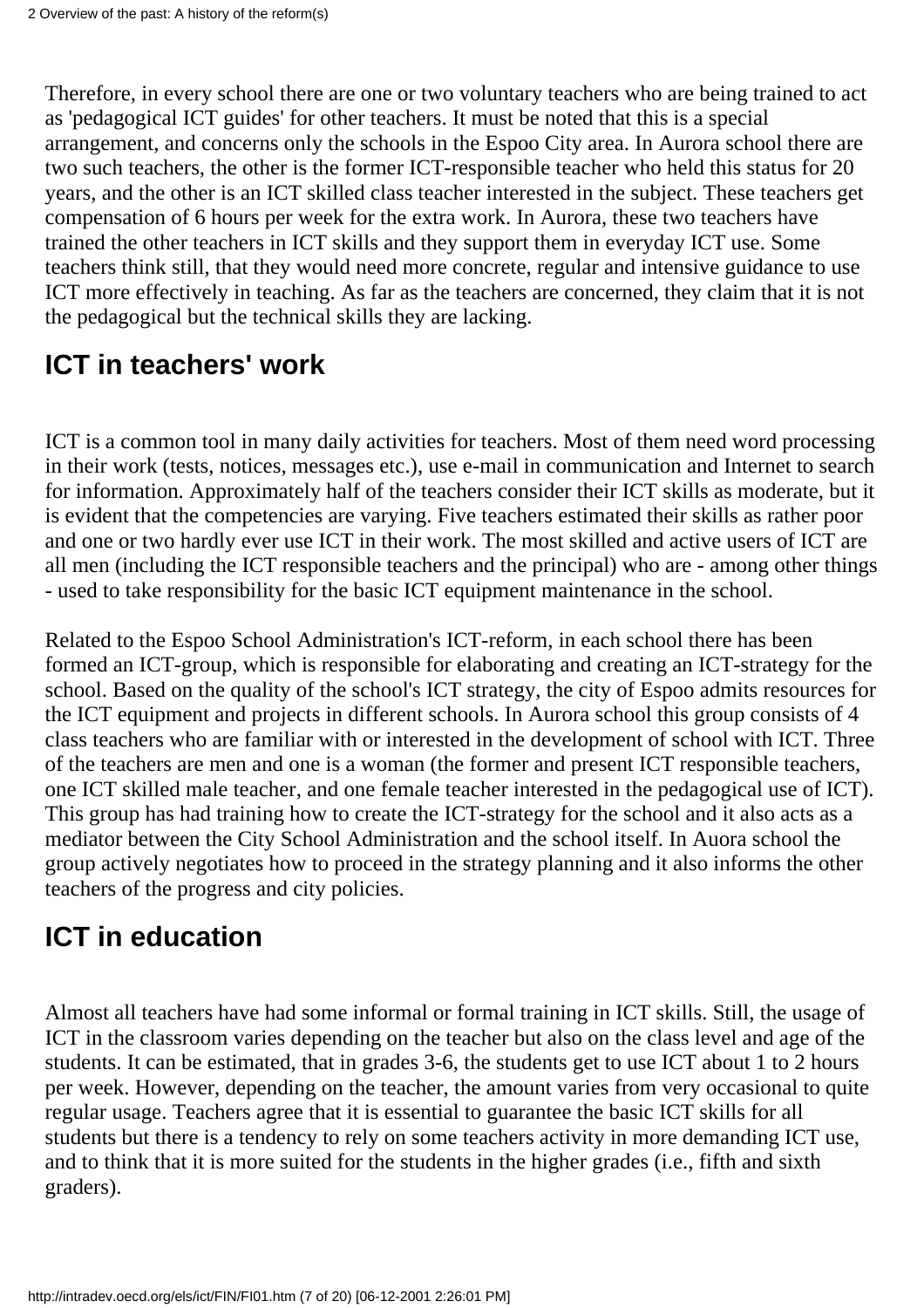Most often ICT is (in teaching) used in teachers' own projects as a tool for process writing and information searching. Some teachers have also taught students to use drawing applications to illustrate their own stories. In the interviews teachers commented that during the present year the use of Internet has decreased compared to previous years because of problems and breakdowns in the network connections. Teachers and also students are frustrated with these problems and some have even decided not to use the Internet until the connections become more stable and reliable. In teacher interviews one common comment was that when using ICT in teaching, it often happens that the 'advantage is not worth the effort'.

In teachers' interviews there was also concern about the pedagogical value of the Internet use for primary school children. The teachers admit that often the information searching may in fact be mechanical information copying from different and sometimes even unreliable sources. There has not been any formal training for children to use the Internet meaningfully, but it depends on the teacher's own perspective and Internet skills how the students are guided in this area. It also appears that the Internet is mainly used to search information for some specific and fragmented questions that may not require the student to process the information in any way. However, there have been some projects in Aurora, where Internet has been a resource for more deep going inquire-based study projects.. According to the principal and teachers involved in these projects, the ideal would be to get the students to create their own research questions, instead of mere copying of information. These kinds of research type projects have, however, been rare and the usual Internet usage is focused on the more superficial information searching and processing.

Another problem related to Internet use is the risk of inappropriate material and Web pages that the students may encounter when surfing in the net. At the time of the research, this was a current problem in Aurora, which the principal and the ICT-group were trying to solve. It was seen important that the school should be able to provide a safe environment for learning also with regard to the ICT use. The ICT-group started to draw up a list of the rules for the computer use in general and fore the use of Internet in particular. Also the control for the Internet use was tightened. The common opinion seemed to be that the censorship should rather be built in the school's culture than rely on technical solutions.

Word processing is also actively used in remedial teaching, especially in spelling rehearsals. Teachers think that it is an effective way to learn to pay conscious attention to one's writing and it also motivates the student. Also the use of instructional programs and CD-ROMs (e.g., math and language games) is more common in remedial teaching than in normal classroom situations. It must, however, be taken into account that the size of the computer lab restricts heavily the use of computers in teaching. With the whole class, the students must be divided in different locations (e.g., the ICT-lab and the library are far away from each other) and even then there are always two students per computer. It is difficult for the teacher to try to control and guide all the students at the same time and often it is the case that the students have to wait for the teacher a while if they have problems starting a program etc. Because of the differences in type and quality of the computers available, the programs (e.g., word processing) also vary and this is why the students should each time try to use exactly the same computer when they continue with their tasks.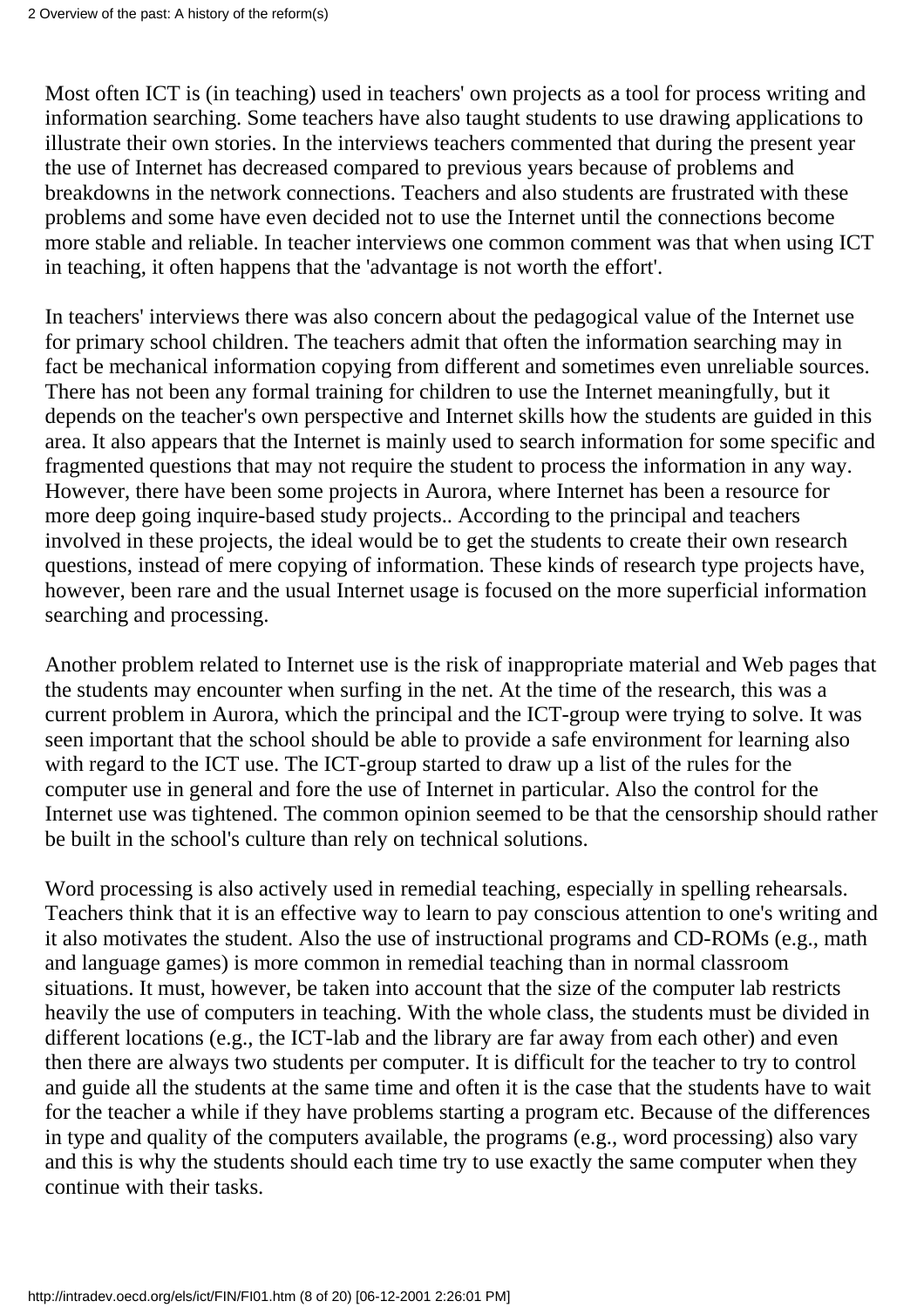Extra resources for the ICT use are the so-called resource-hours, during which the former ICT responsible teacher can take a few students to the ICT-lab and teach them individually. He often utilizes different computer programs in these situations or guides the students in the Internet searches. During the current year (2001) there were 2 hours per week reserved for this kind of teaching in the school's budget.

### **Different student groups as users of ICT**

In Aurora school the students in the higher grades (4<sup>th</sup>, 5<sup>th</sup> and 6<sup>th</sup>-graders) use ICT more often than the younger students. Although it is obvious that the age of the students pose some limits to the way ICT is used, it is also common to think that ICT is not yet very important or useful tool in the lower grades. Still, there is variation among teachers. Some ICT skilled or enthusiastic teachers use computers regardless of the students' age. The older students (mostly boys) also use computers more often during the daily break (ICT-club) to play computer games or to surf in the Internet. In the student interviews the younger students commented that they have other and more interesting things to do during the break (e.g., to play outside with friends) than to play with the computers. It can be said that the students' ICT skills become more even in the higher grades because then all students also get to use ICT in school. Till then, it seems partly to depend on the teacher, students' own interest, or their homebackground how actively the students use ICT and how familiar tool it is for them.

Some of the teachers commented that although there aren't very large differences in the amount of ICT use between the boys and girls (in the higher grades), it might be that they use ICT in different ways. The girls seem to use ICT (e.g., during the daily break) for communication more often than the boys (e-mail, chatting) whereas the boys play and visit different web sites more often than girls. The language teacher also noted that in Aurora school the boys are better in English and that this might be partly due to the computer games, where boys have an opportunity to enlarge their vocabulary. While the male teachers did not consider the gender to be an important factor in the students' ICT skills, some female teachers had a concern about the girls and thought that the 'world of ICT is still the world of men'. However, all the interviewed teachers agreed that it might be more dependent on the students' motivation and interest and the subject than their gender how students use the ICT in school. The interviewed male teachers noted that if the students get proper guidance in the ICT use, usually they all are very motivated to use it as a tool for learning. Also all the interviewed students themselves commented that they like to use ICT in teaching and that they would be willing to use it even more than they usually do (still, they acknowledged that the size of the ICT-lab and number of computers limit the use to some extent).

It seems that quite a large number of Aurora school's students has a computer at home in their use. So, the computer access is not directly related to the students' socioeconomical background. However, some of the interviewed teachers noted that the education of the parents may affect the way students' are guided in the computer use at home, although the students also seem to learn a lot from their older siblings and friends. All the interviewed parents had a higher education degree and it was obvious that they both guided and controlled the use of ICT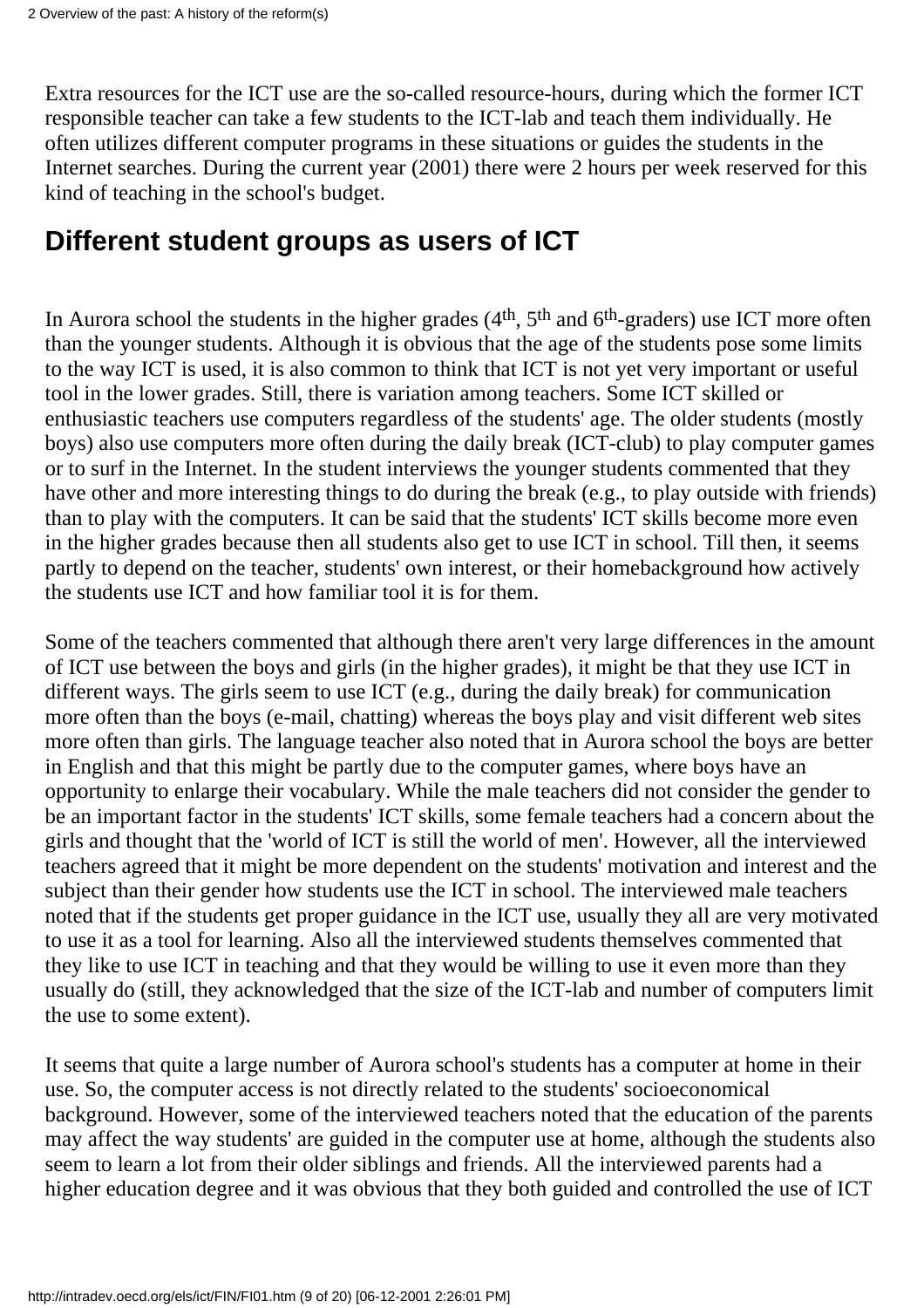in their homes. In the higher grades the teachers mentioned that sometimes they might give homework or projects that can be completed with a computer, but the use of computer is never compulsory in these situations.

According to the teachers, all students may benefit from the pedagogical use of ICT, but they also thought that the benefit might be different for students with different academic skills. As it was mentioned earlier, teachers use ICT rather often in the remedial teaching where the students with different academic problems (spelling, math etc.) can use, for example, computer games and programs to rehearse the certain subject individually or in small groups. The ICT is also seen to be motivating for the students with socioemotional or concentration problems. The teachers think that some students who have problems in adapting to ordinary school tasks may find new competence-areas in the ICT-use and even perform better than the other students and act in a tutor's role for the others. However, teachers also acknowledge, that there are students who are not motivated to use ICT and who lack even the basic ICT skills and are, thus, in a danger to lag behind in the subjects or projects where ICT is actively used. On the other hand, the differences between the students are not yet very drastic in the primary school level, and the teachers are aware of the school's duty to try to even out these differences.

## **The primary reforms**

The reform is in the case of Aurora school defined as the process of developing the school and learning by using ICT. There is not any single ICT project in process that could be identified as 'the' reform, but the purpose of ICT use is based on the general aims of the school (see page 4), and the goal is to try to utilize ICT when developing the school as a whole. It can be said that this has been the case from the beginning, although there has been variation in the broadness of the ICT projects as well as in the extent that the teachers are involved in the ICT use. Right now the school is in a 'transitional stage' as regards the use of ICT. The school gets a fast network connection and the Macs are gradually replaced by PCs. Still, there are certain trends in the ICT use that can be seen to support the aims of the Aurora school.

#### *Aurora as a safe and an active 'school of the village': ICT in communication*

From the very beginning, in Aurora school the ICT has been recognized as a useful means to support the communication between the school and home and also to spread knowledge of the school through the Internet. Almost all teachers have e-mail address to change information with the parents and some parents also use this possibility quite actively. All the interviewed parents commented that the use of e-mail is a convenient way to communicate with the principal and with other teachers. Also the www-pages of Aurora school can be considered as one way to 'open the school' to the community. In the www-pages there is a description of the history of the school and also of the ICT use in Aurora. The Curriculum of the school is also to be seen and commented on in the www-pages. Aurora school is also interested in developing the use of Internet and www-pages as a communication tool if new possibilities emerge.

Another example of the co-operation between the school and home is the ongoing 'Net workshop', which is a possibility for the parents to use the school's computers and Internet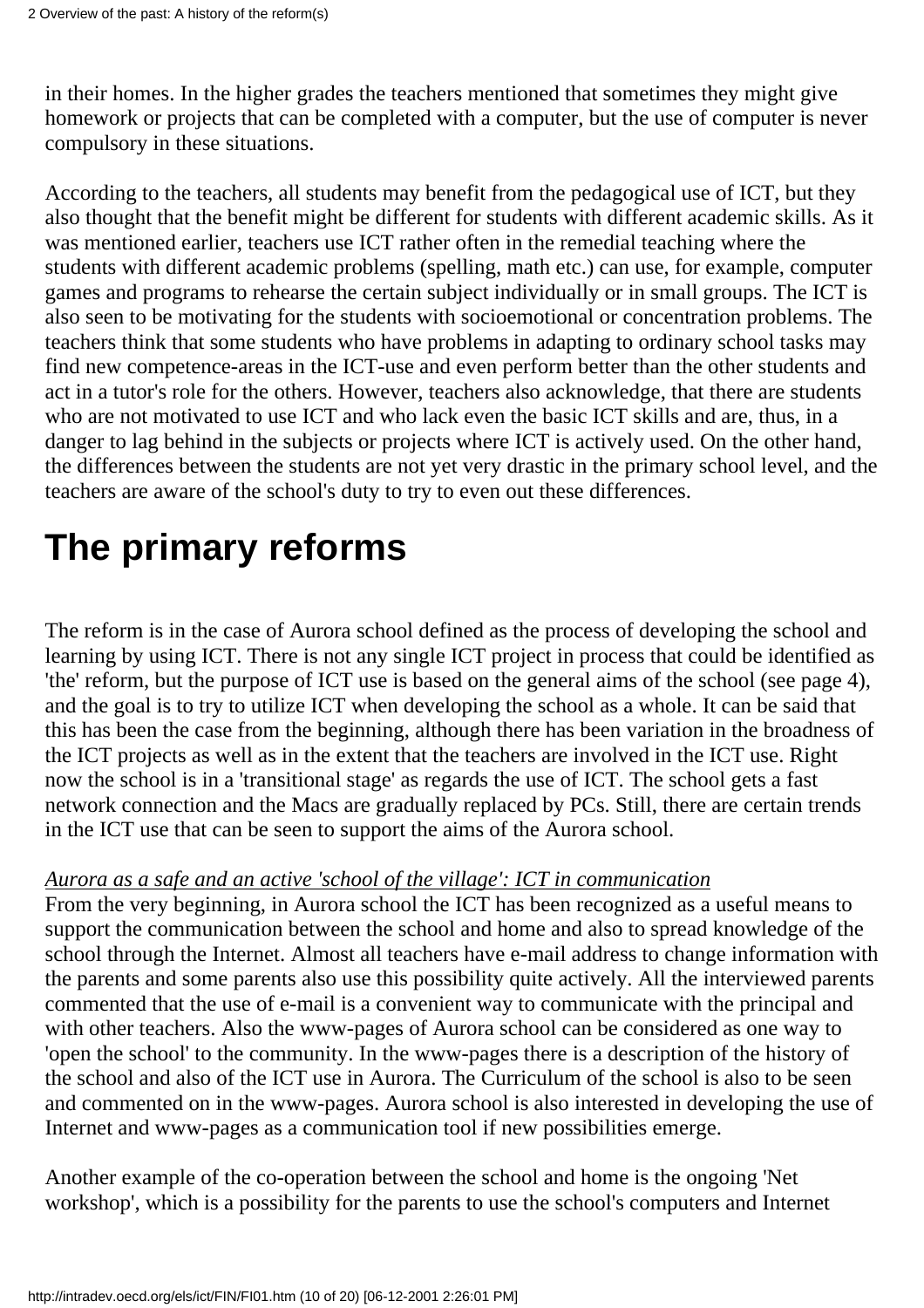connections in the evenings. Students and their parents have a free access to the library, where other ICT skilled parents guide them in the computer and Internet use. This project was arranged together with the teachers and parents and it has been experienced positively by the participants..

#### *Supporting the personality of the child; diversity and equality in ICT use*

ICT is in Aurora school used as a one way to differentiate the teaching. It is recognized that students may benefit from different kind of tasks, which support their individual ways of learning or their special competencies. One example is the utilization of the 'resource-hours', when small group work with computers may be used in parallel with the whole class teaching. Also there are different clubs where ICT is used as a tool for creative work and self-expression. These include animation making, video editing and producing music with computers. At the same time, however, there is a general opinion that school must provide all students equal opportunities to ICT access and basic ICT skills. One current aim of the school is to develop common goals for the ICT use in each grade level in order to unify the ICT practices at the school level. Attention has also been paid to the differences between the genders in ICT use. Few years ago there was an experiment to give the girls their own ICT-club session during the daily break. Also the ongoing telematic literature club Matilda was initially seen as a way to encourage the girls to become more familiar with the computers and the Internet. The Matilda project is not, however, exclusively meant for the girls, but to all students interested in reading and analyzing books.

#### *Paying special attention to children with socioemotional or academic problems with the help of ICT*

ICT is considered as a useful tool in special education and remedial teaching, for example in writing or in math, where it is important to pay conscious attention to the types of errors that one is doing. Teachers believed that it is helpful if these mistakes can be seen on the computer screen (e.g., in writing).

One of the current projects of Aurora school, called 'The Stop', is also one example how to use ICT to support other pedagogical practices. 'The Stop' is a rather new innovation and it was developed in order to improve the work and emotional climate of the classrooms. The project involves small group work (4-8 students) in the library during the normal lessons. The group is formed together with the class teacher (one class participates at a time) and it is meant for the students who have concentration or socioemotional problems in the whole class situations. Each group participates in the group work for two weeks time, 15 hours per week. After these two weeks the ICT responsible teacher, who is the 'leader' of this group, starts to form a new group with another class teacher. Teachers also give feedback to the group's teacher and the students may participate in the 'Stop' groupwork again later on, if it is considered necessary.

In the library, where the group works, there are 6 computers with Internet access. These computers are used in the groups' own projects (usually the teacher starts some project with each group) for information searches and word processing. Also the new iMac with video editing possibilities has been used in the group work. A group of boys made their own music video with this computer and also a short presentation video of the idea of the 'Stop'-project itself. These kinds of practices are considered for students as possibilities to try out their skills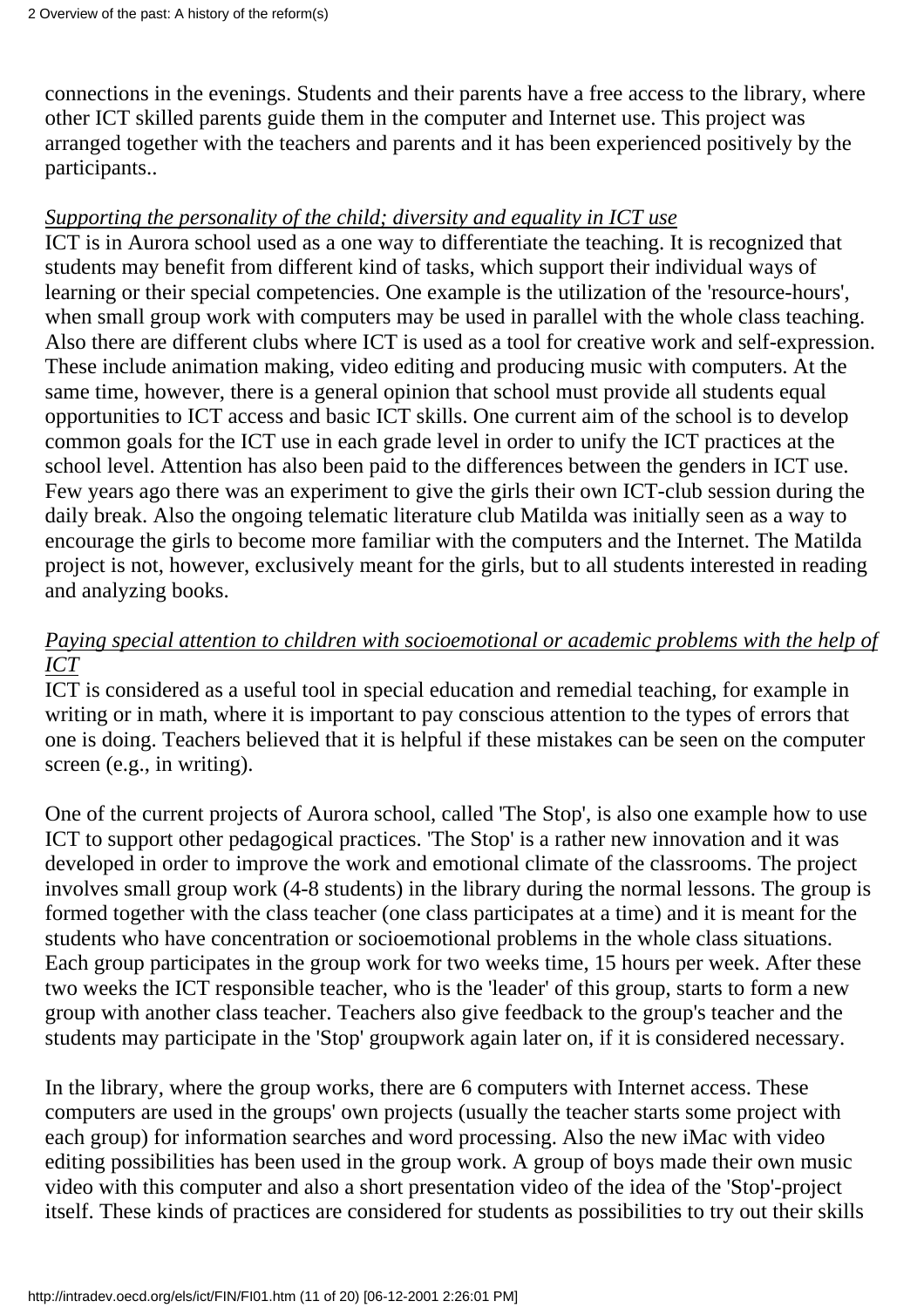in different domains and to increase their self-esteem in areas other than traditional schoolwork. However, the students also work with their normal tasks and school subjects, but in a small group they are able to get more support from the group leader and to concentrate better than in the whole class situations.

#### *Aurora as a school with modern and advanced curriculum*

ICT is also seen as a part of the curriculum of the Aurora school. To date, it has mainly been integrated in the different school subjects or presented in connection with the special ICT-projects. However, there has been discussion about ICT's role in the curriculum and the current opinion is in favor of enlargement of the ICT use in general and better definition of the ICT related goals on different grade levels. This is seen necessary in order to guarantee the basic ICT skills for all students, starting from the lowest grades. Also the teachers have expressed concerns about the lack of knowledge of convenient ways to use ICT in different grades (especially in the lower grades) and the goals they are supposed to achieve. Besides this, the purpose is to maintain the role of ICT as integrated in the normal school subjects and in the other pedagogical practices of the school. Consequently, Aurora is in process of starting a new project ('Futures'), which all classes take part in and where ICT is used on each grade level. ICT skills are seen to be essential for all students in order to succeed in their future studies and in the 'knowledge society' in general.

To summarize, in Aurora the use of ICT has been integrated in the general policy and in the normal pedagogical practices of the school. The introduction of ICT has not happened in a moment, but rather through gradual process and development work that are still in progress.

# **4 Main hypotheses**

*the technology a strong catalyst for educational innovation and improvement or does it* 1. *serve only as an additional resource for improvement*

As the principal of the Aurora school stated, the development of the school has not been based on the ICT and, hence, the development has not been technology-driven. According to the teacher and parent interviews and additional material, the emphasis of the school's 'ethos' is on the pedagogical development of the school as a whole and ICT can be considered as only one possible sector or means that should serve this purpose. However, it can be said that the use of ICT has also enabled such pedagogical practices that would have been difficult to actualize without the help of technology (e.g., virtual comminication). The more ambitious ICT- projects of Aurora school have clearly been seen as useful for the whole school, but still they have not been fully realized in the whole school. From the beginning, the ICT projects and innovations have been on the responsibility of a small group of teachers while the other teachers have used ICT occasionally as a tool for ordinary school tasks. It can also be said that the development of the school with the ICT has not been very systematic, but been driven by a general desire to try out new and interesting tools and means to improve learning. In Aurora school, there is a trend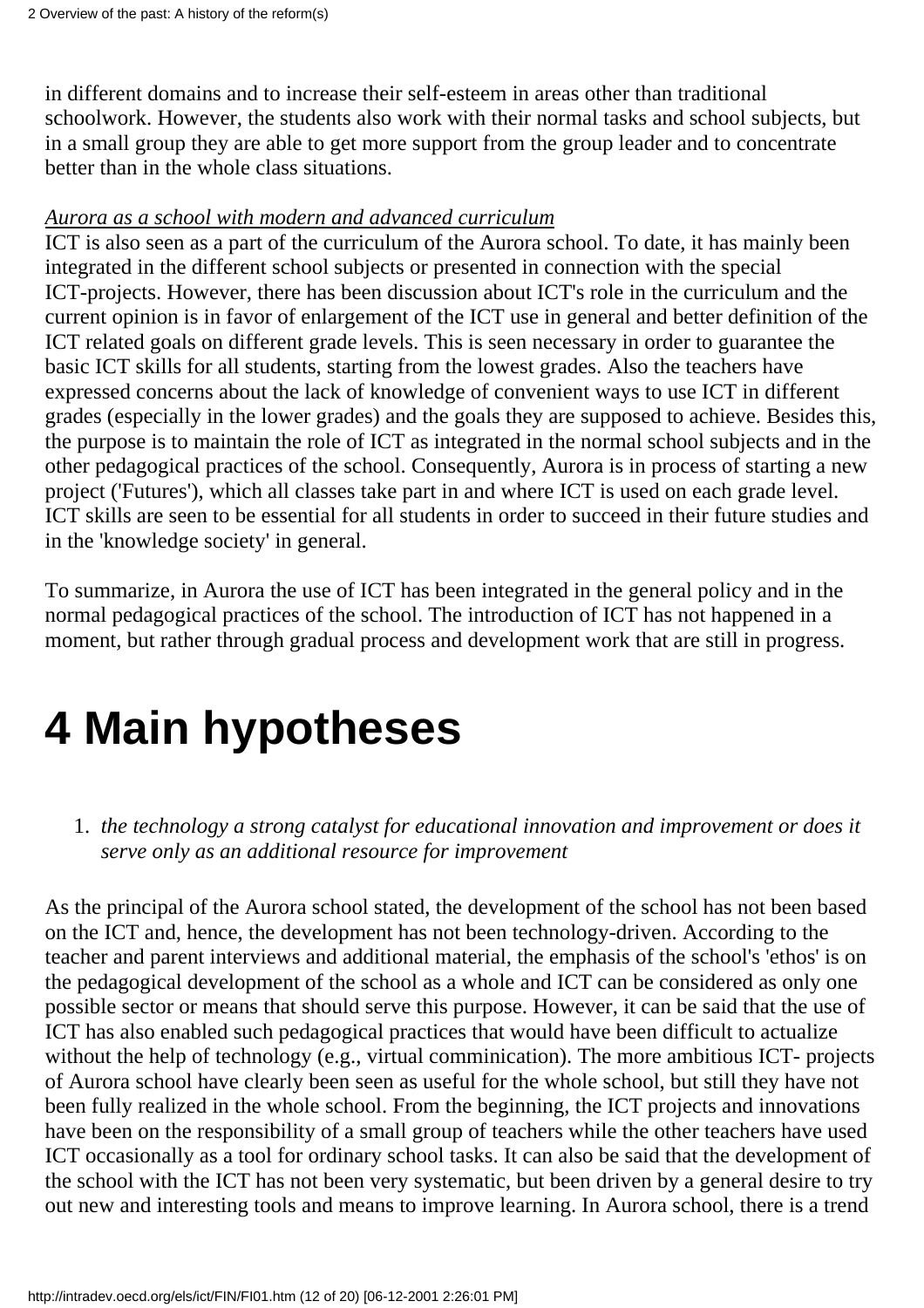to be seen that the school is now moving to a more systematic and unified planning in the use of ICT and also the ICT use is becoming to be considered as everyone's responsibility. However, ICT is still regarded as a possible tool for developing the school, not as a 'promoter' in itself.

#### *the diffusion of use of ICT follow the traditional diffusion patterns or did different* 1. *diffusion patterns occur?*

In Aurora school the use of ICT in teaching has gradually, during the years, become familiar to almost all teachers. The diffusion can be considered as having followed the' traditional pattern', since there are certain teacher groups that can be identified as early and late adopters, although there has not been direct resistance with regard to ICT use. As the history of ICT in Aurora school shows, in the beginning, the dissemination of the ICT use was mainly the task of one enthusiastic teacher and the principal, who initiated several projects quite on their own. Later on, more teachers have become interested in the possibilities to use ICT more actively in their own projects and as the skills have developed, the use of ICT has increased. For some teachers the initiation of ICT use has also emerged from the desire to develop professionally and has been regarded as one challenge in their own career (quite independently from the school's policy).

In Aurora school, there is a common 'deal' that the teachers are not forced to participate in different projects, but everyone is free to choose what projects they attend to. Because of this, there has not been resistance towards special ICT-projects, for the participation has always been voluntary. Also, the teachers have quite long been free to decide the extent they want to use ICT in their work. While all teachers have acknowledged the importance of teaching the basic ICT skills to the students, some have left the responsibility to the teachers of the higher grades or to the teacher responsible of ICT in Aurora school. ICT as a tool for learning and development of the school is respected, but some teachers still don't see it as their 'area of practice'. In the teacher interviews, the female teachers spoke of the ICT projects and use as the "male's territory" and referred to "their plans and strategies" (meaning the ICT-strategy of the school). It can be said, that the ICT matters are not always considered as 'common' issues, but something that concerns only some teachers.

#### *the successful ICT implementation depended mostly on staff competence in integrating* 1. *ICT into instruction and learning or have the school's technological infrastructure and students' ICT competence determined outcomes more than staff competence*

In Aurora, all the elements mentioned in the hypothesis have somehow affected the way ICT has been implemented and used in the school. In the beginning, when there were only couple of computers available, especially the technological resources limited the wider use of ICT in teaching. Even now when the amount of computers in Aurora school has increased, technical problems, the lack of proper space and the location of the computers limit heavily both teachers' and students' willingness and possibilities to use them. Some teachers also mentioned their insufficient ICT skills as the reason why they do not use ICT more often or why they feel uncertain to try out new ways of using ICT. When the teachers feel they lack the skills needed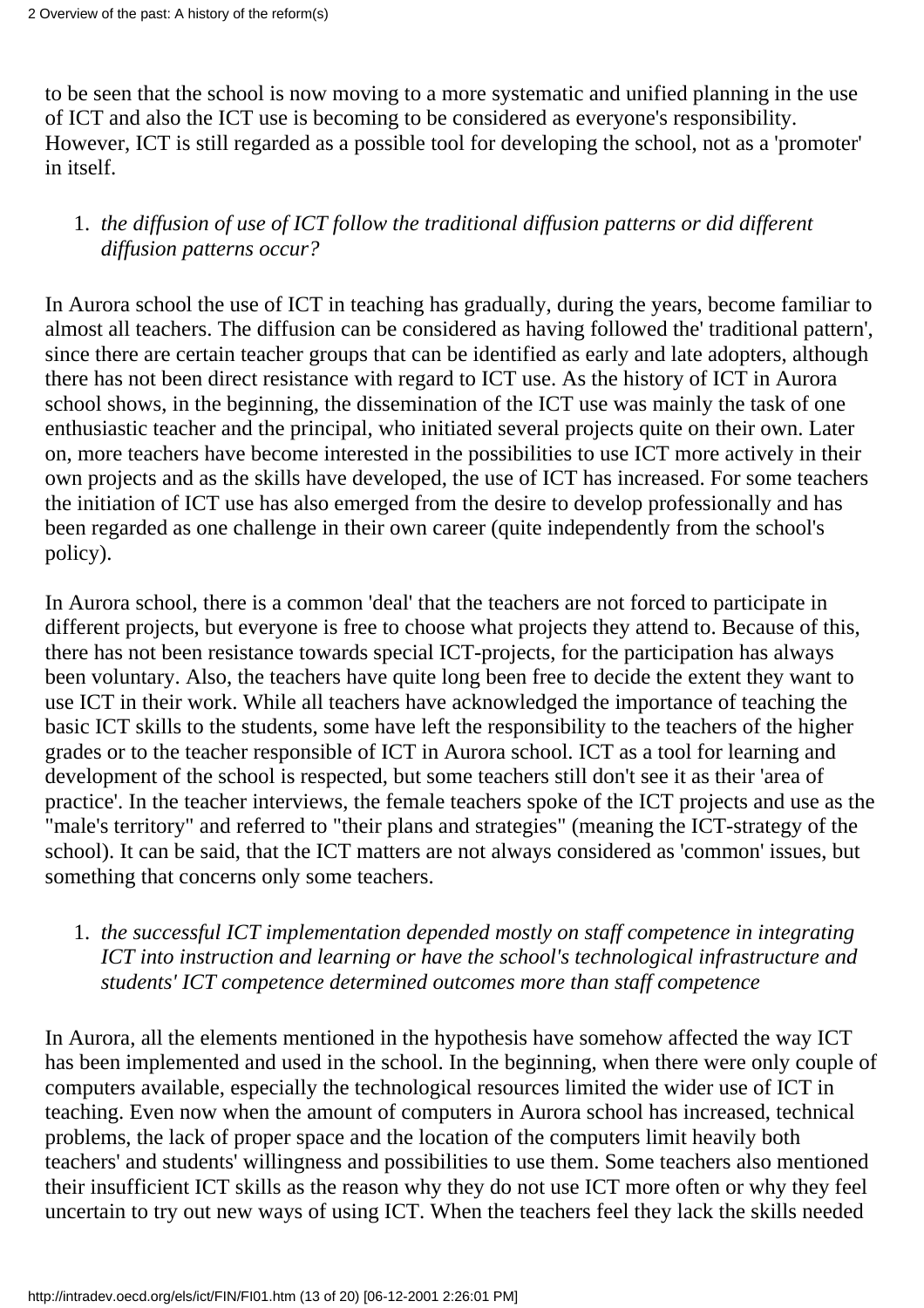it also seems to require too much effort when compared to the benefit they are expecting to have. Some female teachers also commented that they would need more on-line support with the ICT in order to successfully carry out the tasks that they would like to perform with the students.

Students' ICT skills are, in primary school, related to the age of the students. In Aurora, the age of the students may sometimes be mentioned as an excuse not to use ICT in the lower grades. Evidently, there are some restrictions that the age of the students pose, but it might also be possible to try to find ways to use the ICT that were suitable for the younger students too. This might even out the differences between the students' skills that otherwise may not be recognized until the higher grades. Those teachers who use ICT actively do not consider the differences in students' skills as a major problem, although they admit that the differences exist. Maybe it is easier for them to differentiate and plan the instruction according to students' skills, for they can use ICT flexibly and guide students in different skill levels. Hence, it can be concluded that the technical infrastructure, students' and teachers' ICT skills are interrelated issues that are all part of the culture of using ICT in Aurora school.

#### *the gaps in academic performance between high and low poverty (more advantaged and* 1. *disadvantaged) students increase or not when all students have equal access to ICT*

In Finland, the labeling of students according to their socioecenomic background is not considered proper and it is not a usual policy in schools to try to find out the economical status of the students' family. It is also very difficult to estimate the effects of the ICT use on students' performance - especially in the primary school level where the use of ICT is only one part of the academic program of the school and students' everyday school life. However, in Aurora school it has been recognized that the school must pay attention to the possibilities that students have to use the ICT in school, also because of students' different possibilities to use computers at home. Thus, students' equality in access to ICT is taken into account in Aurora school. This is illustrated for example in the project of 'Net workshop', where the school allows students and their parents to use school's computers outside the regular school hours. Also the ICT-club and concern for equality in ICT use between the genders show that actual decisions have been made to reach this goal.

In teachers' opinion, all students benefit from the ICT-use if it is used meaningfully. ICT is seen as a very motivating tool that the students' are usually eager and willing to utilize. However, the teachers also recognized that different students may benefit from the ICT in different ways, although they found it hard to specify what they meant with this argument. Some teachers also expressed critical evaluations (also those who have used ICT actively) about the effects of ICT in learning. They saw that very often ICT is only used in an entertaining way that has nothing to do with real learning outcomes. If ICT is used in this way and without conscious connection to the learning goals, it is not surprising - in their opinion that it does not affect learning either.

All teachers considered the ICT skills as basic competencies that all students should have in order to succeed in future studies and working life. Some also recognized that working with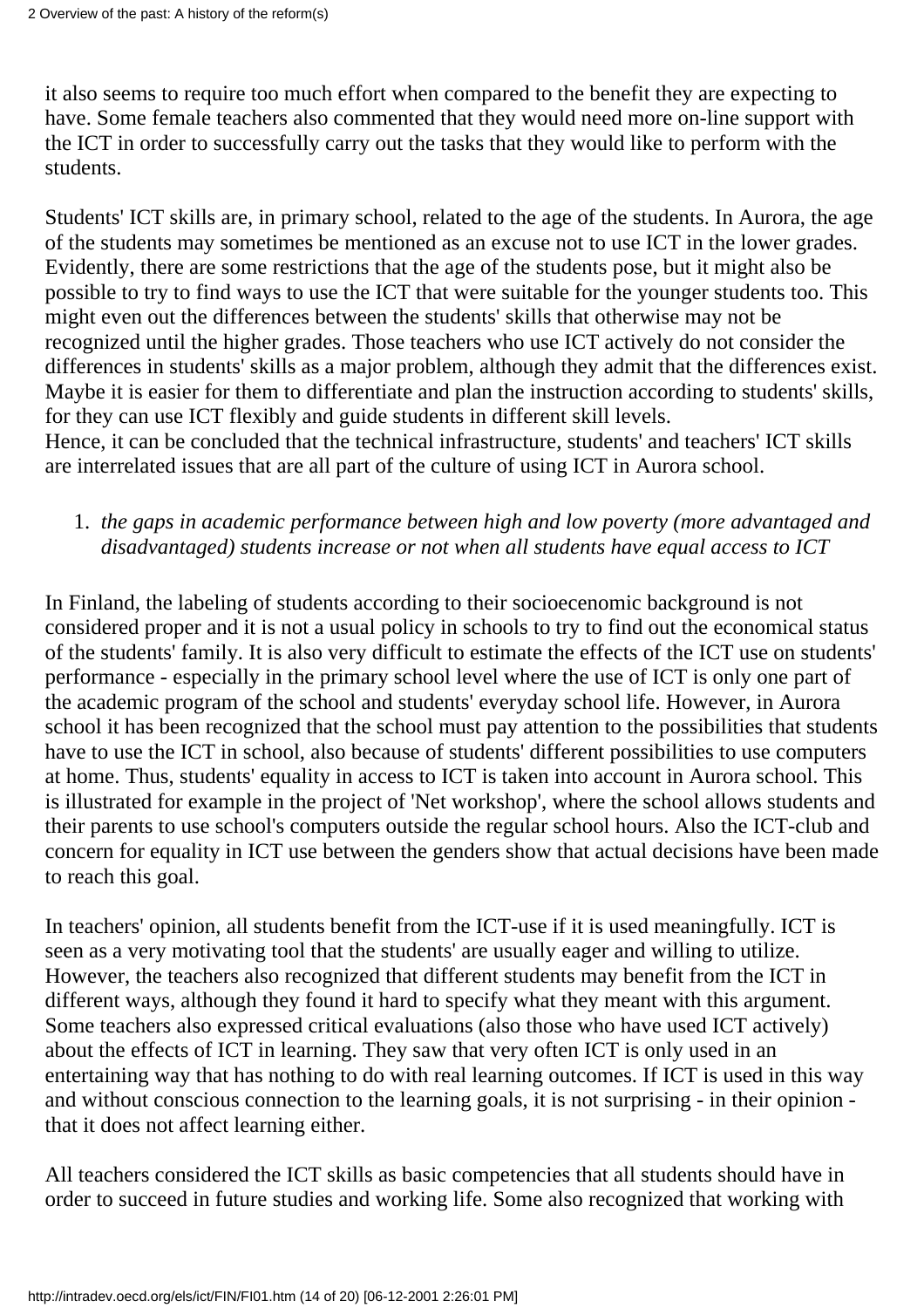ICT may teach students to regulate and evaluate their own learning when students own responsibility increases. However, this was considered to be realized only when the 'working method' and nature of learning tasks supports such a learning process, not with the use of ICT itself.

*successful implementation of ICT lead to the same or higher academic standards in spite* 1. *of the low quality of many ICT materials or does ICT use lead to a lowering academic standards as students spend more time on marginally beneficial ICT materials*

The main advantages of the ICT use mentioned by the teachers were experiences of co-operative work, connections to other students and experts via the Internet, and the motivating effect of computers. No one could say whether the use ICT effects on the quality of students' learning, except through the extra motivation to work with computers. Common opinion was that students' products (when done with a computer) may look more 'professional', but this does not necessarily mean that the content would be any better than before. However, ICT is in Aurora also sometimes utilized as a tool for students' self-expression and creative work (music, drawing, animations etc.) and these experiences are considered to be very valuable to the students' self-esteem and well-being in general.

The ICT material is not considered to be the major factor when evaluating the effects of the ICT on students' academic performance. More, it is the nature and purpose of the learning tasks that is seen as essential and that guides the way students are required to process the information. In Aurora school, most teachers don't use any ready-made digital material when they use ICT in teaching.

# **5 Projection to the future: will the reforms remain?**

The basis for using ICT in Aurora has been formed gradually and it has reached a stable position as one sector in developing the school and also as a characteristic of Aurora. It is likely that this situation will remain the same as the daily use of ICT continues to diffuse in the school and the technical infrastructure improves. The arguments for the continuing development work are as follows:

1. In Aurora school there are active teachers and a group of promoters who keep the present practices going on and bring out new ideas to develop it further. The essential individuals in this respect are the former ICT responsible teacher, the members of the ICT-group and the principal. The former ICT responsible class teacher initiated the use of ICT in Aurora and made the groundwork for its wider use in teaching. At the present, he still is the person who other teachers most often turn to in various ICT matters and technical problems. Alongside the principal he has also been the one to participate in the more demanding ICT projects and to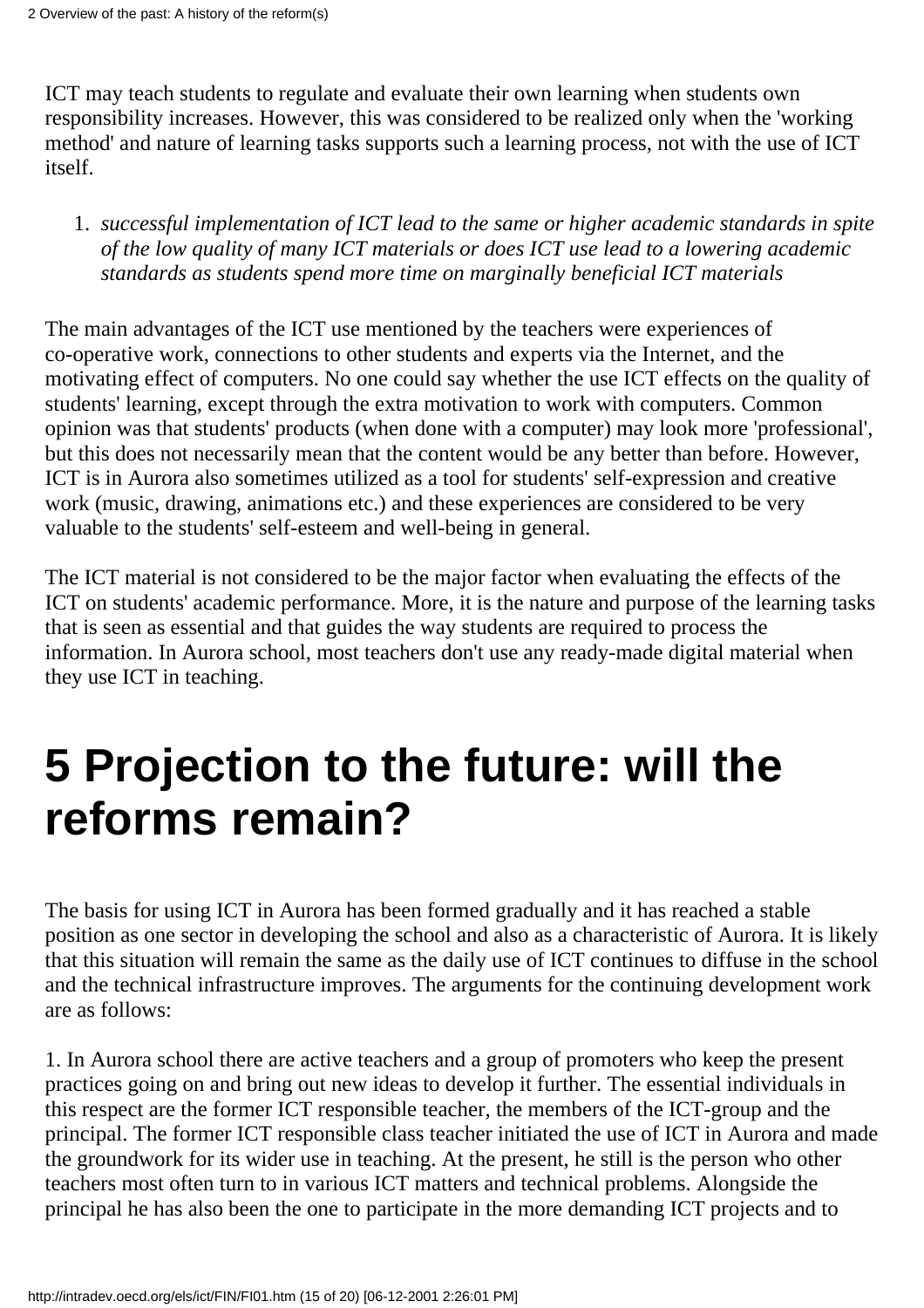encourage other teachers to do so too.

2. The formation of the ICT-group in Aurora school can be considered as supporting the use of ICT also in the future. In the group, the responsibility is divided among several people and it is easier to develop new ideas in joint discussions. This way the perspectives of different kinds of teachers will be taken into account in ICT decisions and the information will be easier to distribute. There is one female class teacher in the ICT-group. It is possible that she also gets other female teachers more interested in the ICT and acts as an example in this respect.

3. The current policy of the Espoo City School Administration is favorable with regard to maintaining and improving schools' ICT use and technological infrastructure. Rather large amount of money will be invested in improving the network connections of all schools in the City of Espoo and at the same time, new computers will be provided. Also the pedagogical use of ICT in schools is supported with the training of the 'pedagogical guides' (see page 9), who are able to use some time each week concentrating solely on the pedagogical issues related to ICT.

4. Aurora school has developed good relations to students' homes, and from the beginning, also the parents have acted in a supporting role in ICT projects and investments. All the interviewed parents saw Aurora school as a rather advanced school in the ICT use, although they were not quite aware how ICT is used in everyday teaching. As the parents and teachers share a common conception of the importance of ICT use in school, it is likely that also this is a cause to try to maintain the status of ICT in Aurora as it is, and even develop it further.

What is currently considered as the major obstacle in everyday ICT use in Aurora, are the inappropriate ICT-lab and still unstable Internet connections. However, it is likely that some of these problems will be solved gradually, as the ICT reform of Espoo City proceeds and schools are provided with better ICT equipment and resources. The size and location of the ICT-lab will not be so easily solved, but the teachers are trying to find out alternative solutions with regard to the placement of the new computers. Also some teachers still wish for more training in technical issues as well as guidance in the way that ICT could be integrated in the ordinary schoolwork.

Further, it can be stated that although both teachers and students hold positive attitudes towards ICT, it is not yet used school wide and equally in all classes or grade levels. The next challenges for the Aurora school might be to improve especially the pedagogically meaningful and systematic use of ICT in teaching in all grade levels. Also, it could be possible for the teachers to use the Internet as a tool for creating networks with other colleagues in different schools and grade levels.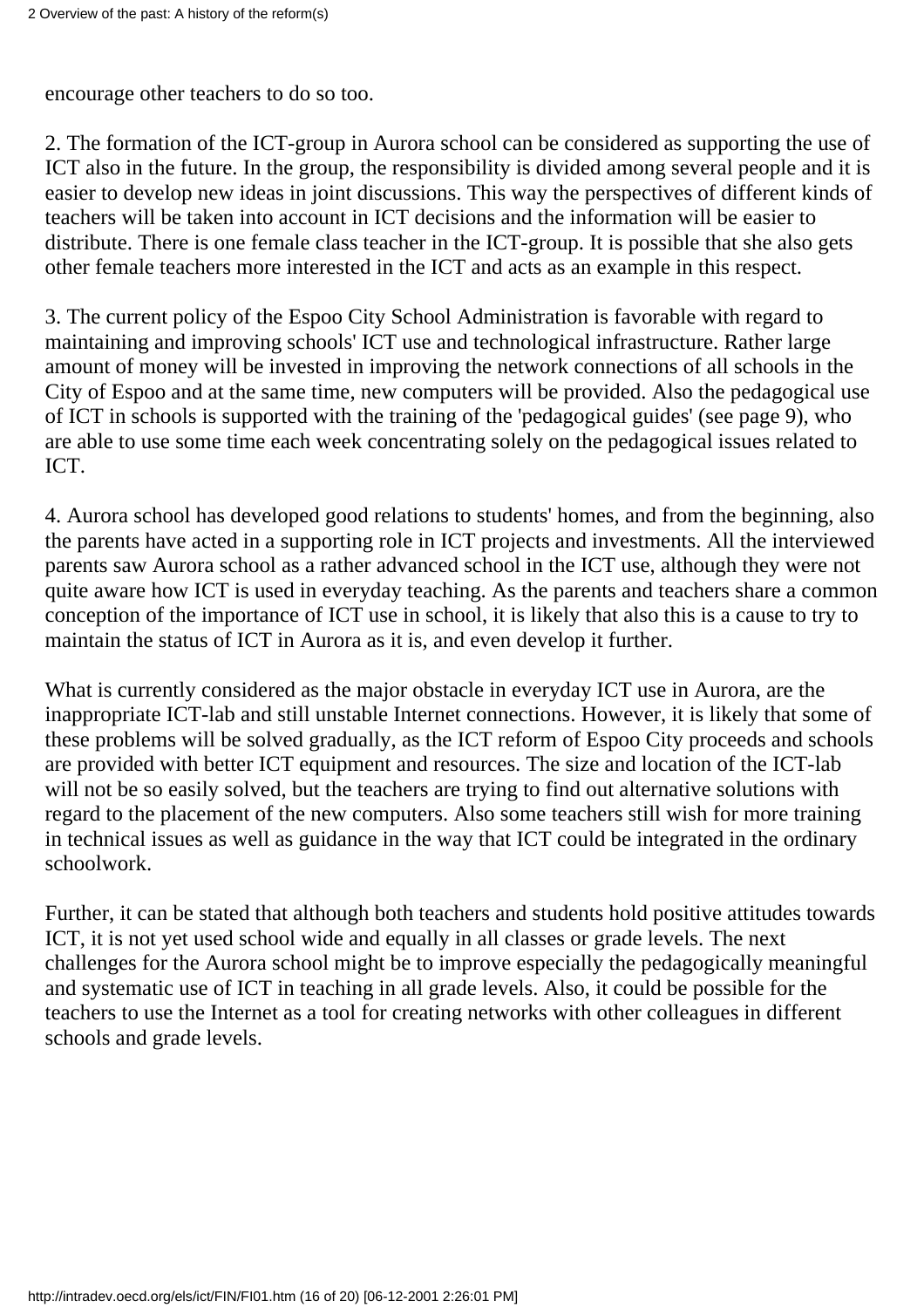## **Extensions to other schools**

In Aurora school there has been a tradition to inform other schools of their ongoing projects and innovations and try to share both the positive and negative experiences. According to the teachers, it usually is the principal who is actively in connection to other schools and colleagues. The teachers of the school also write actively in professional (teacher-) magazines of the pedagogical practices of Aurora. However, in teacher interviews a common opinion was that currently the neighbor schools are not actively seeking innovations or new ides from each other, but that the interest often comes from further away. Some ICT projects of Aurora have also been part of international research programs and, thus, they have been reported in different research articles and reports.

It could be stated that the practices of using ICT in Aurora is not easily transferred to other schools, as it has been a result of gradual development and because it is closely related to the culture of Aurora in general. However, some individual ideas and practices are certain to be of use in other schools too, if only the school personnel is interested in the development work. Enthusiasm was the thing that the teachers of Aurora emphasized as a necessity of different projects. Also Aurora school is open to the suggestions and ideas that come from other schools, and for example the Matilda-project was started as a result of recommendations from one neighbor school.

# **Appendixes**

#### **Appendix A: Methodology**

The data collection was carried out with the means of:

- with the key personnel:
- classteachers (2 men, 3 woman), the principal and the secretary of the school,
- parents and 8 students of different grade levels
- of classroom and outside of classroom:
- where ICT is used as well as a couple of lessons without ICT use
- during the 'daily break' (Matilda, ICT-club, band rehearsals)
- $\bullet$  teachers' meetings  $\&$  meetings of the ICT-group
- of school documents
- and history of Aurora school, Aurora News (the monthly newsletter of the school)
- of the school, different publications of the school practices (project reports)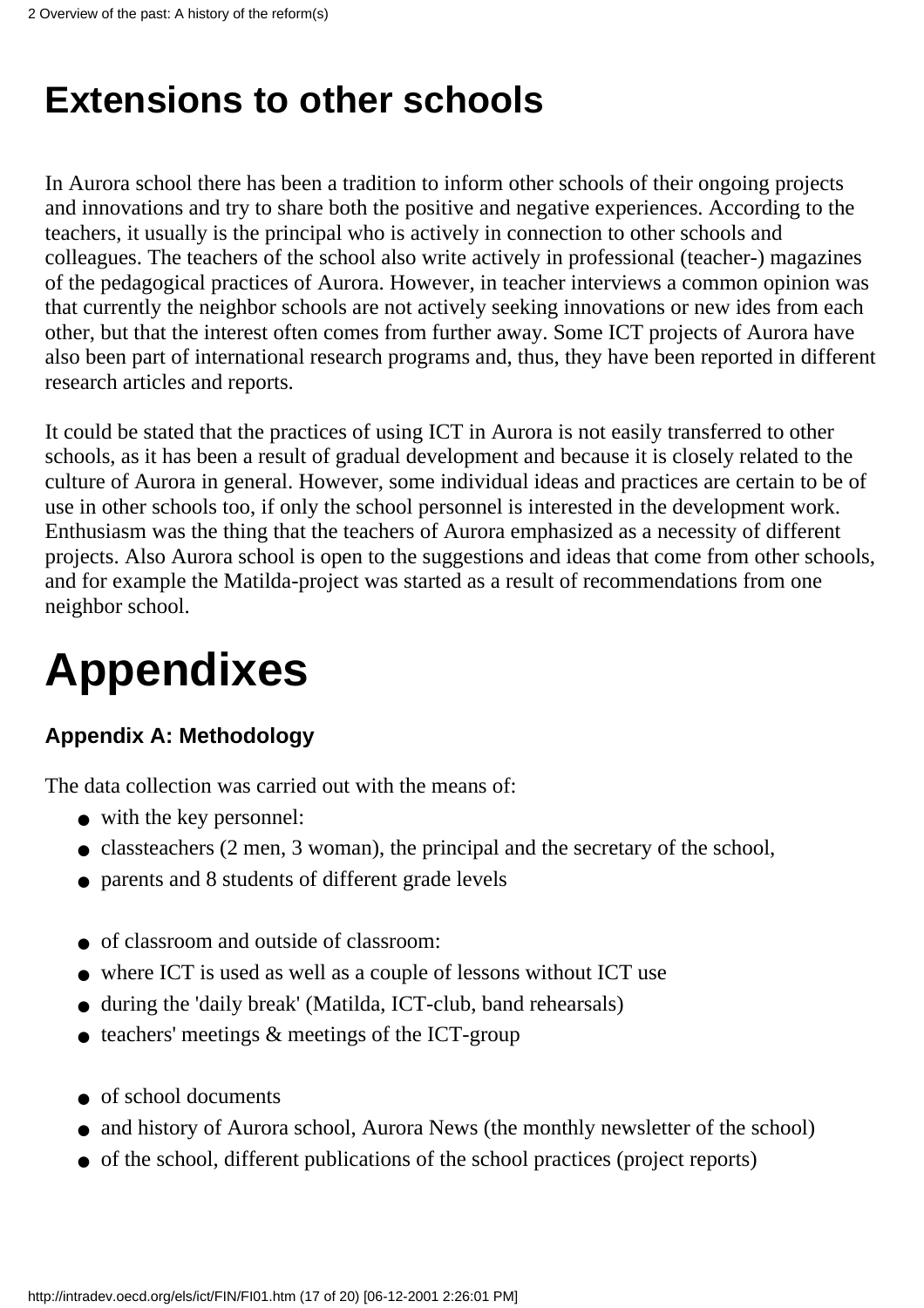• practices survey

The first visit to Aurora School was made in January 2000, when the study and it contents was discussed with the principal. The teachers were informed more closely about the study in their first meeting in the beginning of the semester. The actual data collection took place between January and February 2001. The total amount of visits in the school was 10 and they were carried out by one researcher. In order to increase the reliability of the interepretations made on the basis of the data collected, the study and the conclusions were discussed with other Finnish OECD case study researchers.

#### **Appendix B: Teachers' responses to the ICT survey** (frequencies)

**Table 1:** The teachers' self-reports regarding different ICT practices (N=15).

| How comfortable are<br>you with using a comfortable<br>computer to do each<br>of the following? | <b>Very</b> | <b>Comfortable</b> | <b>Somewhat</b><br>comfortable | Not at all<br>comfortable |
|-------------------------------------------------------------------------------------------------|-------------|--------------------|--------------------------------|---------------------------|
| write a paper                                                                                   | 12          |                    | 1                              | 1                         |
| search for information<br>on the WWW                                                            | 7           | 5                  |                                | $\overline{2}$            |
| create and maintain<br>web pages                                                                | 3           | $\overline{2}$     |                                | 9                         |
| use a data base                                                                                 | 1           | 4                  | 3                              | 6                         |
| develop a data base                                                                             |             |                    | 6                              | 7                         |
| send and receive<br>e-mail                                                                      | 10          | $\overline{4}$     |                                |                           |
| write a program                                                                                 |             |                    | 1                              | 13                        |
| draw a picture or<br>diagram                                                                    | 6           | $\overline{2}$     | 3                              | 4                         |
| present information<br>(e.g., use PowerPoint<br>or equivalent)                                  | 1           | 4                  | $\overline{2}$                 | 8                         |

**Table 2:** The teachers' self-reports regarding different computer-related skills in their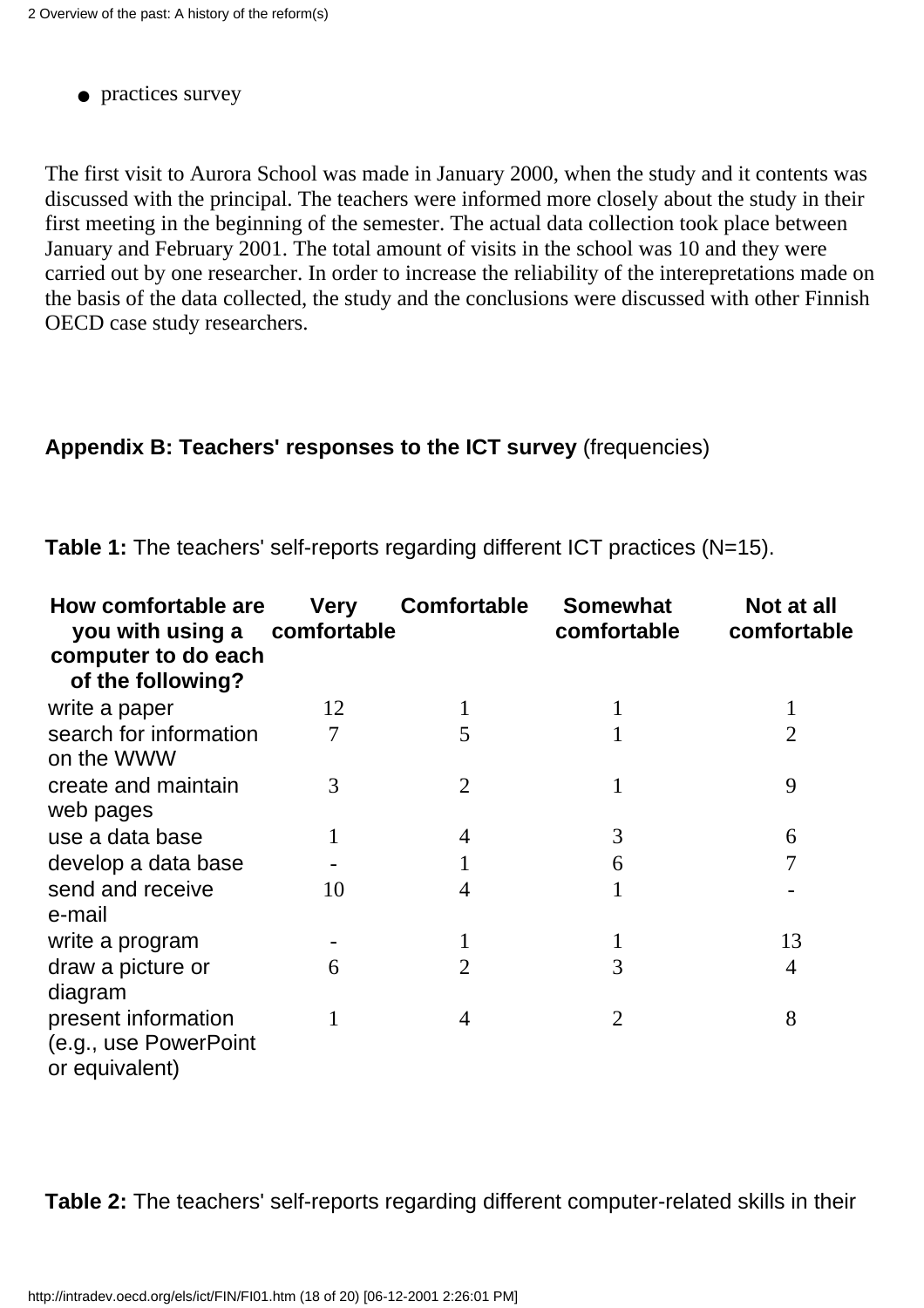teaching (N=15).

| How important is each of<br>the following<br>computer-related skills for<br>your teaching? | <b>Very</b><br>important | Important      | So-so | <b>Not</b><br>important at<br>all |
|--------------------------------------------------------------------------------------------|--------------------------|----------------|-------|-----------------------------------|
| write a paper with a word<br>processor                                                     | 11                       | $\overline{2}$ |       |                                   |
| search for information on the<br>WWW                                                       | 3                        | 7              | 4     |                                   |
| create web pages                                                                           |                          |                | 5     | 9                                 |
| use a data base                                                                            |                          | 2              | 9     | 3                                 |
| develop a data base                                                                        |                          |                | 4     | 9                                 |
| send and receive e-mail                                                                    | 8                        | 3              | 2     |                                   |
| write a program                                                                            |                          |                |       | 14                                |
| draw a picture or diagram<br>with a graphing / drawing<br>application                      | 2                        | 3              | 8     | $\overline{2}$                    |
| present information (e.g.,<br>use PowerPoint or<br>equivalent)                             |                          |                | 8     | 6                                 |

**Table 3:** The teachers' self-reports of the ICT activities in education (N=15).

| On average, how often do<br>your students do the<br>following for the work you<br>assign? | <b>Several</b><br>times a<br>week | <b>Several</b><br>times each<br>month | A few times<br>in a year | <b>Never</b> |
|-------------------------------------------------------------------------------------------|-----------------------------------|---------------------------------------|--------------------------|--------------|
| use the World Wide Web                                                                    | 2                                 | 5                                     |                          |              |
| create web pages                                                                          |                                   |                                       |                          | 14           |
| send or receive e-mail                                                                    | 5                                 | 4                                     |                          | 4            |
| use a word processing                                                                     | 3                                 | 6                                     | 5                        |              |
| program                                                                                   |                                   |                                       |                          |              |
| use a computer to play                                                                    | 4                                 |                                       |                          |              |
| games                                                                                     |                                   |                                       |                          |              |
| use a spreadsheet                                                                         |                                   |                                       |                          | 14           |
| use a graphics program                                                                    |                                   |                                       | 8                        | 5            |
| join in an on-line forum or<br>chat room                                                  |                                   |                                       | 5                        | 8            |